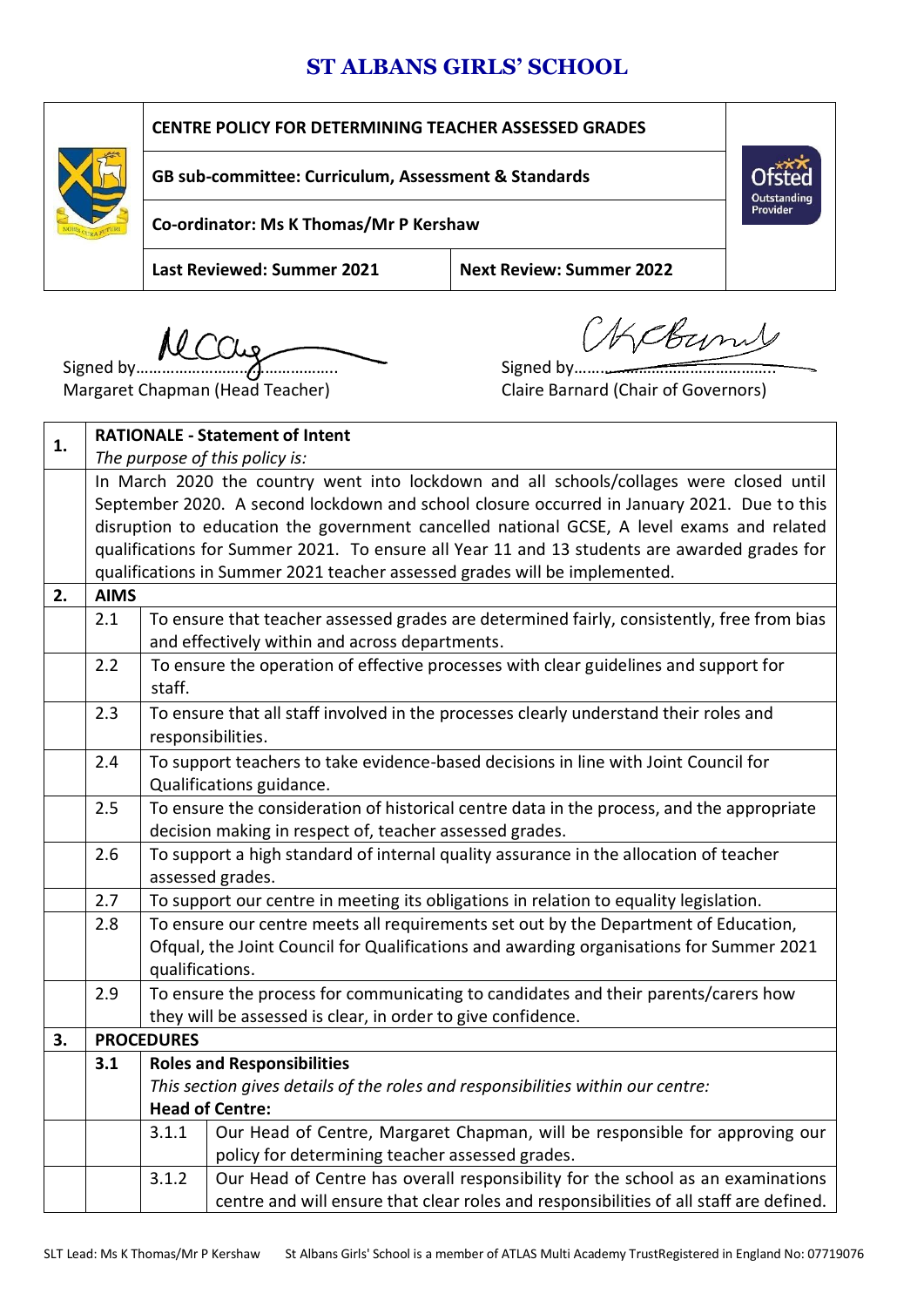|     | 3.1.3           | Our Head of Centre will confirm that teacher assessed grade decisions represent                                                                                     |
|-----|-----------------|---------------------------------------------------------------------------------------------------------------------------------------------------------------------|
|     |                 | the academic judgement made by teachers and that the checks in place ensure                                                                                         |
|     |                 | these align with the guidance on standards provided by awarding organisations.                                                                                      |
|     | 3.1.4           | Our Head of Centre will ensure a robust internal quality assurance process has                                                                                      |
|     |                 | been produced and signed-off in advance of results being submitted.                                                                                                 |
|     |                 | Senior Leadership Team and Curriculum Leaders will:                                                                                                                 |
|     | 3.1.5           | provide training and support to our other staff.                                                                                                                    |
|     | 3.1.6           | support the Head of Centre in the quality assurance of the final teacher assessed                                                                                   |
|     |                 | grades.                                                                                                                                                             |
|     | 3.1.7           | ensure an effective approach within and across departments and authenticating                                                                                       |
|     |                 | the preliminary outcome from single teacher subjects.                                                                                                               |
|     | 3.1.8           | be responsible for ensuring staff have a clear understanding of the internal and                                                                                    |
|     |                 | external quality assurance processes and their role within it.                                                                                                      |
|     | 3.1.9           | ensure that all teachers within their department make consistent judgements                                                                                         |
|     |                 | about student evidence in deriving a grade.                                                                                                                         |
|     | 3.1.10          | ensure all staff conduct assessments under the appropriate levels of control with                                                                                   |
|     |                 | reference to guidance provided by the Joint Council for Qualifications.                                                                                             |
|     | 3.1.11          | ensure teachers have the information required to make accurate and fair                                                                                             |
|     |                 | judgments.                                                                                                                                                          |
|     | 3.1.12          | ensure that the Curriculum Leader Checklist is completed for each qualification                                                                                     |
|     |                 | that they are submitting.                                                                                                                                           |
|     |                 | <b>Teachers/SENCo</b>                                                                                                                                               |
|     |                 | Our teachers and SENCo will:                                                                                                                                        |
|     | 3.1.13          | ensure they conduct assessments under our centre's appropriate levels of control                                                                                    |
|     |                 | and have sufficient evidence, in line with this Centre Policy and guidance from the                                                                                 |
|     |                 | Joint Council for Qualifications, to provide teacher assessed grades for each                                                                                       |
|     | 3.1.14          | student they have entered for a qualification.                                                                                                                      |
|     |                 | ensure that the teacher assessed grade they assign to each student is a fair, valid<br>and reliable reflection of the assessed evidence available for each student. |
|     | 3.1.15          | make judgements based on what each student has been taught and what they                                                                                            |
|     |                 | have been assessed on, as outlined in the section on grading in the main JCQ                                                                                        |
|     |                 | guidance.                                                                                                                                                           |
|     | 3.1.16          | produce an Assessment Record for each subject cohort, that includes the nature                                                                                      |
|     |                 | of the assessment evidence being used, the level of control for assessments                                                                                         |
|     |                 | considered, and any other evidence that explains the determination of the final                                                                                     |
|     |                 | teacher assessed grades. Any necessary variations for individual students will also                                                                                 |
|     |                 | be recorded.                                                                                                                                                        |
|     | 3.1.17          | securely store and be able to retrieve sufficient evidence to justify their decisions.                                                                              |
|     |                 | <b>Examination Officer</b>                                                                                                                                          |
|     |                 | Our Examinations Officer will:                                                                                                                                      |
|     | 3.1.18          | be responsible for the administration of our final teacher assessed grades and for                                                                                  |
|     |                 | managing the post-results services.                                                                                                                                 |
| 3.2 | <b>Training</b> |                                                                                                                                                                     |
|     |                 | This section provides details of the approach our centre will take to training, support and                                                                         |
|     |                 | guidance in determining teacher assessed grades this year                                                                                                           |
|     | 3.2.1           | Teachers involved in determining grades in our centre will attend any centre-                                                                                       |
|     |                 | based training to help achieve consistency and fairness to all students.                                                                                            |
|     | 3.2.2           | Teachers will engage fully with all training and support that has been provided by                                                                                  |
|     |                 | the Joint Council for Qualifications and the awarding organisations.                                                                                                |
|     | 3.2.3           | Guidance for all staff has been written by teachers trained as examination                                                                                          |
|     |                 | assessors, and shared with all teachers.                                                                                                                            |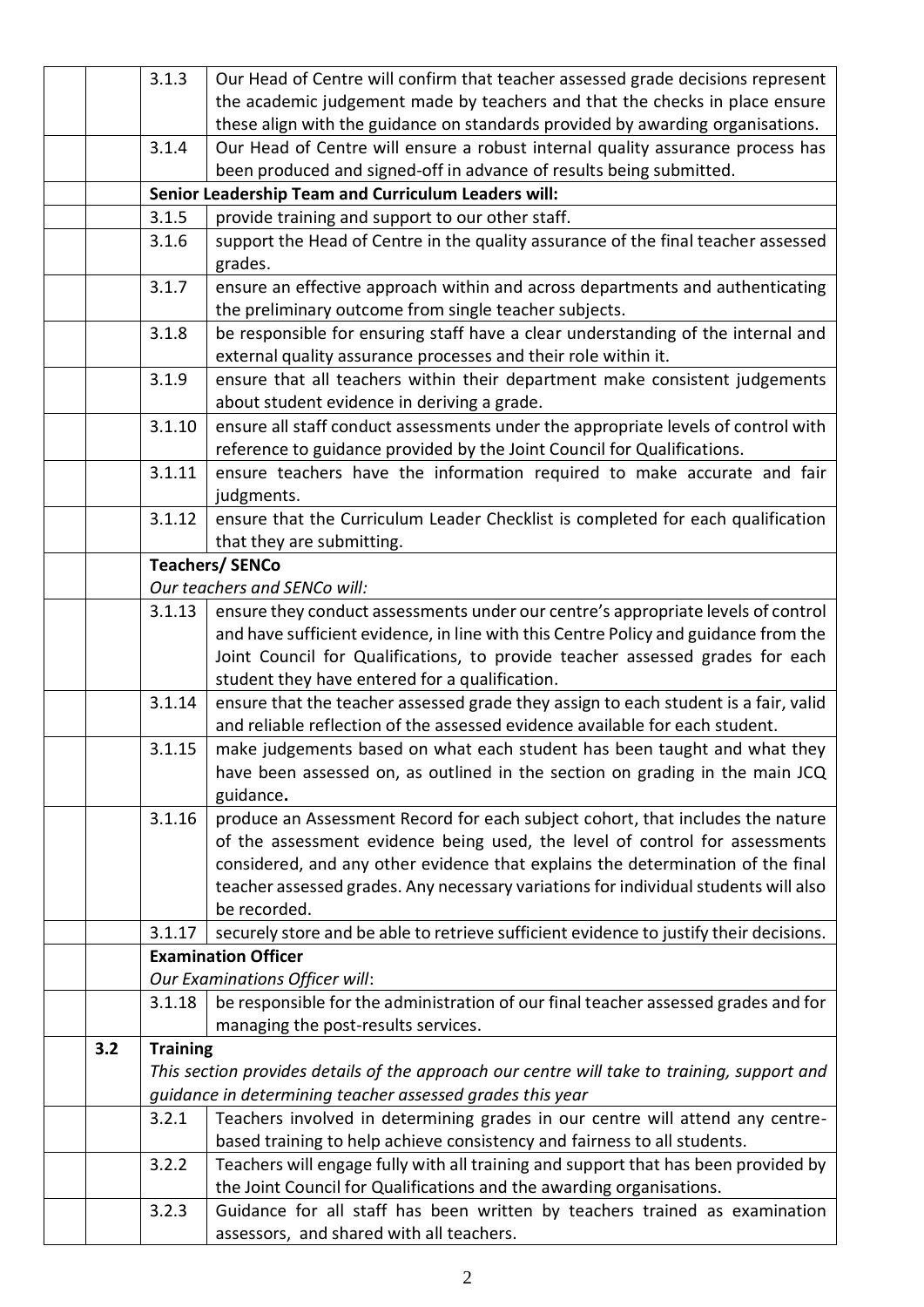|     | 3.2.4     | In house training has been provided to Curriculum leaders by senior staff with                                                                                   |
|-----|-----------|------------------------------------------------------------------------------------------------------------------------------------------------------------------|
|     |           | responsibility for teaching and learning and assessment.                                                                                                         |
| 3.3 |           | Support for Newly Qualified Teachers and teachers less familiar with assessment                                                                                  |
|     |           | This section provides details of our approach to training, support and guidance for newly                                                                        |
|     |           | qualified teachers and teachers less familiar with assessment                                                                                                    |
|     | 3.3.1     | We will provide mentoring from experienced teachers to NQTs and teachers less                                                                                    |
|     |           | familiar with assessment.                                                                                                                                        |
|     | 3.3.2     | We will put in place additional internal reviews of teacher assessed grades for                                                                                  |
|     |           | NQTs and other teachers as appropriate.                                                                                                                          |
| 3.4 |           | Use of evidence                                                                                                                                                  |
|     |           | This section gives details in relation to our use of evidence, and indicates how our centre                                                                      |
|     | teachers. | will give due regard to the section in the JCQ guidance entitled: Guidance on grading for                                                                        |
|     | 3.4.1     | Teachers making judgements will have regard to the Ofqual Head of Centre                                                                                         |
|     |           | guidance on recommended evidence, and further guidance provided by awarding                                                                                      |
|     |           | organisations.                                                                                                                                                   |
|     | 3.4.2     | All candidate evidence used to determine teacher assessed grades, and                                                                                            |
|     |           | associated documentation, will be retained and made available for the purposes                                                                                   |
|     |           | of external quality assurance and appeals.                                                                                                                       |
|     | 3.4.3     | We will be using student work produced in response to assessment materials                                                                                       |
|     |           | provided by our awarding organisation(s), including groups of questions, past                                                                                    |
|     |           | papers or similar materials such as practice or sample papers.                                                                                                   |
|     | 3.4.4     | We will use non-exam assessment work (often referred to as coursework), even                                                                                     |
|     |           | if this has not been fully completed.                                                                                                                            |
|     | 3.4.5     | We will use student work produced in centre-devised tasks that reflect the                                                                                       |
|     |           | specification, that follow the same format as awarding organisation materials,                                                                                   |
|     |           | and have been marked in a way that reflects awarding organisation mark                                                                                           |
|     |           | schemes.                                                                                                                                                         |
|     | 3.4.6     | We will use substantial class or homework (including work that took place during                                                                                 |
|     |           | remote learning), where validity can be assured and appropriate supervision was                                                                                  |
|     |           | in place.                                                                                                                                                        |
|     | 3.4.7     | We will use internal tests taken by students.                                                                                                                    |
|     | 3.4.8     | We will use mock exams taken over the course of study.                                                                                                           |
|     | 3.4.9     | We will use records of a student's capability and performance over the course of                                                                                 |
|     |           | study in performance-based subjects such as music, drama and PE.                                                                                                 |
|     |           | Use of Additional Assessment Materials (where necessary)                                                                                                         |
|     | 3.4.10    | We will use additional assessment materials to give students the opportunity to<br>show what they know, understand or can do in an area of content that has been |
|     |           | taught but not yet assessed.                                                                                                                                     |
|     | 3.4.11    | We will use additional assessment materials to give students an opportunity to                                                                                   |
|     |           | show improvement, for example, to validate or replace an existing piece of                                                                                       |
|     |           | evidence.                                                                                                                                                        |
|     | 3.4.12    | We will use additional assessment materials to support consistency of judgement                                                                                  |
|     |           | between teachers or classes by giving everyone the same task to complete.                                                                                        |
|     | 3.4.13    | We will combine and/or remove elements of questions where, for example, a                                                                                        |
|     |           | multi-part question includes a part which focuses on an element of the                                                                                           |
|     |           | specification that hasn't been taught.                                                                                                                           |
|     |           | Our centre will ensure the appropriateness of evidence and balance of evidence in                                                                                |
|     |           | arriving at grades in the following ways:                                                                                                                        |
|     | 3.4.14    | We will consider the level of control under which an assessment was completed,                                                                                   |
|     |           | for example, whether the evidence was produced under high control and under                                                                                      |
|     |           | supervision or at home.                                                                                                                                          |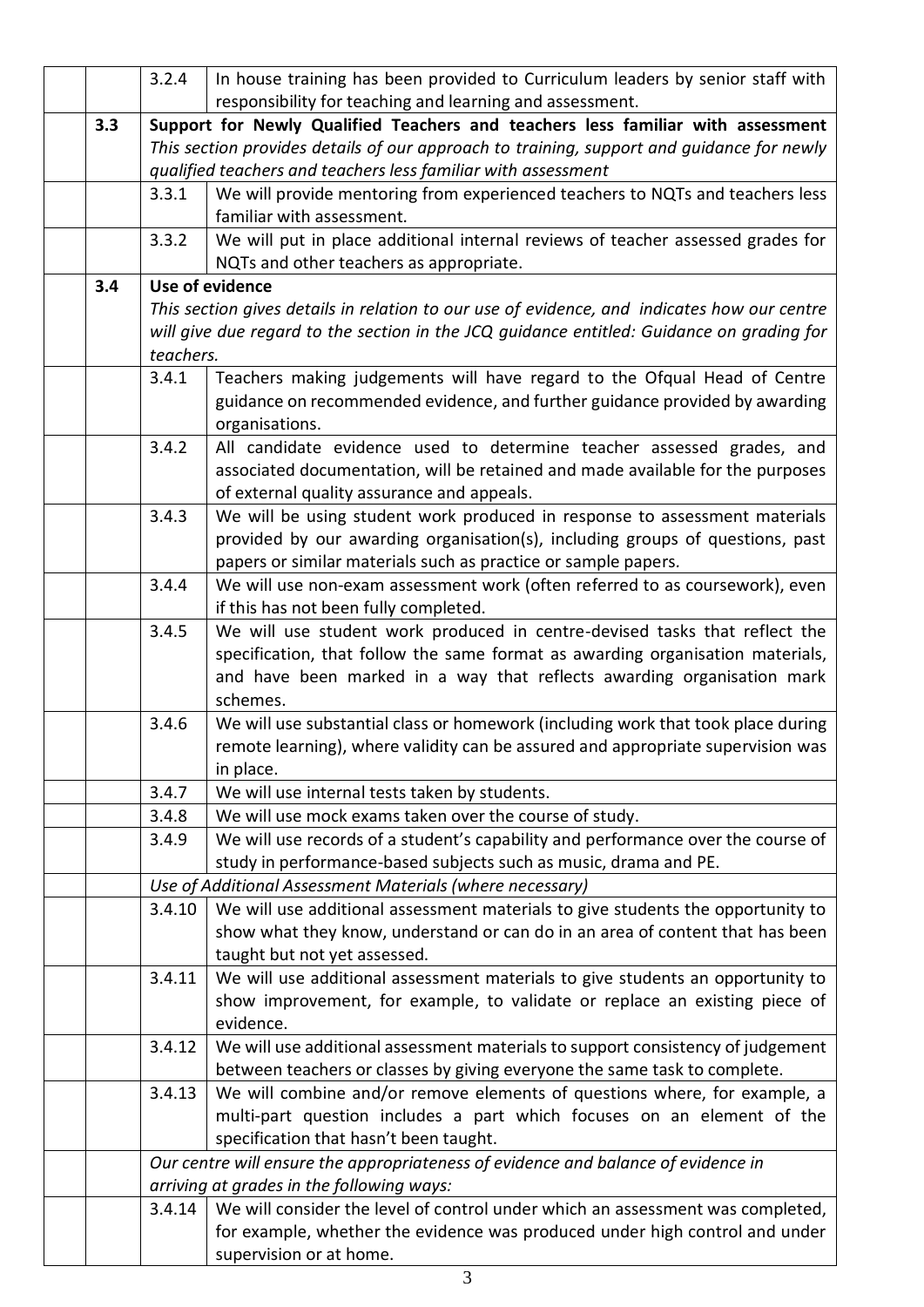|     | 3.4.15 | We will ensure that we are able to authenticate the work as the student's own,            |
|-----|--------|-------------------------------------------------------------------------------------------|
|     |        | especially where that work was not completed within the school or college.                |
|     | 3.4.16 | We will consider the limitations of assessing a student's performance when using          |
|     |        | assessments that have been completed more than once, or drafted and redrafted,            |
|     |        | where this is not a skill being assessed.                                                 |
|     | 3.4.17 | We will consider the specification and assessment objective coverage of the               |
|     |        | assessment.                                                                               |
|     | 3.4.18 | We will consider the depth and breadth of knowledge, understanding and skills             |
|     |        | assessed, especially higher order skills within individual assessments.                   |
| 3.5 |        | <b>Determining Teacher Assessed Grades</b>                                                |
|     |        | Awarding teacher assessed grades based on evidence                                        |
|     |        | We give details here of our centre's approach to awarding teacher assessed grades.        |
|     | 3.5.1  | Our teachers will determine grades based on evidence which is commensurate                |
|     |        | with the standard at which a student is performing, i.e. their demonstrated               |
|     |        | knowledge, understanding and skills across the content of the course they have            |
|     |        | been taught.                                                                              |
|     | 3.5.2  | Our teachers will record how the evidence was used to arrive at a fair and                |
|     |        | objective grade, which is free from bias.                                                 |
|     | 3.5.3  | Our teachers will produce an Assessment Record for each subject cohort and will           |
|     |        | share this with their Head of Department. Any necessary variations for individual         |
|     |        | students will also be shared.                                                             |
| 3.6 |        | <b>Internal Quality Assurance</b>                                                         |
|     |        | <b>Head of Centre Internal Quality Assurance and Declaration</b>                          |
|     |        | This section gives details of our approach to internal standardisation, within and across |
|     |        | subject departments.                                                                      |
|     | 3.6.1  | We will ensure that all teachers involved in deriving teacher assessed grades read        |
|     |        | and understand this Centre Policy document.                                               |
|     | 3.6.2  | In subjects where there is more than one teacher and/or class in the department,          |
|     |        | we will ensure that our centre carries out an internal standardisation process.           |
|     | 3.6.3  | We will ensure that all teachers are provided with training and support to ensure         |
|     |        | they take a consistent approach to:                                                       |
|     |        | Arriving at teacher assessed grades                                                       |
|     |        | Marking of evidence<br>$\bullet$                                                          |
|     |        | Reaching a holistic grading decision<br>$\bullet$                                         |
|     |        | Applying the use of grading support and documentation                                     |
|     | 3.6.4  | We will conduct internal standardisation across all grades.                               |
|     | 3.6.5  | We will ensure that the Assessment Record will form the basis of internal                 |
|     |        | standardisation and discussions across teachers to agree the awarding of teacher          |
|     |        | assessed grades.                                                                          |
|     | 3.6.6  | Where necessary, we will review and reflect on individual grading decisions to            |
|     |        | ensure alignment with the standards as outlined by our awarding organisation(s).          |
|     | 3.6.7  | Where appropriate, we will amend individual grade decisions to ensure alignment           |
|     |        | with the standards as outlined by our awarding organisation(s).                           |
|     | 3.6.8  | Where there is only one teacher involved in marking assessments and                       |
|     |        | determining grades, then the output of this activity will be reviewed by an               |
|     |        | appropriate member of staff within the centre. This will be the Head Teacher and          |
|     |        | Deputy headteachers.                                                                      |
|     | 3.6.9  | In respect of equality legislation, we will consider the range of evidence for            |
|     |        | students of different protected characteristics that are included in our internal         |
|     |        | standardisation.                                                                          |
|     |        |                                                                                           |
|     |        |                                                                                           |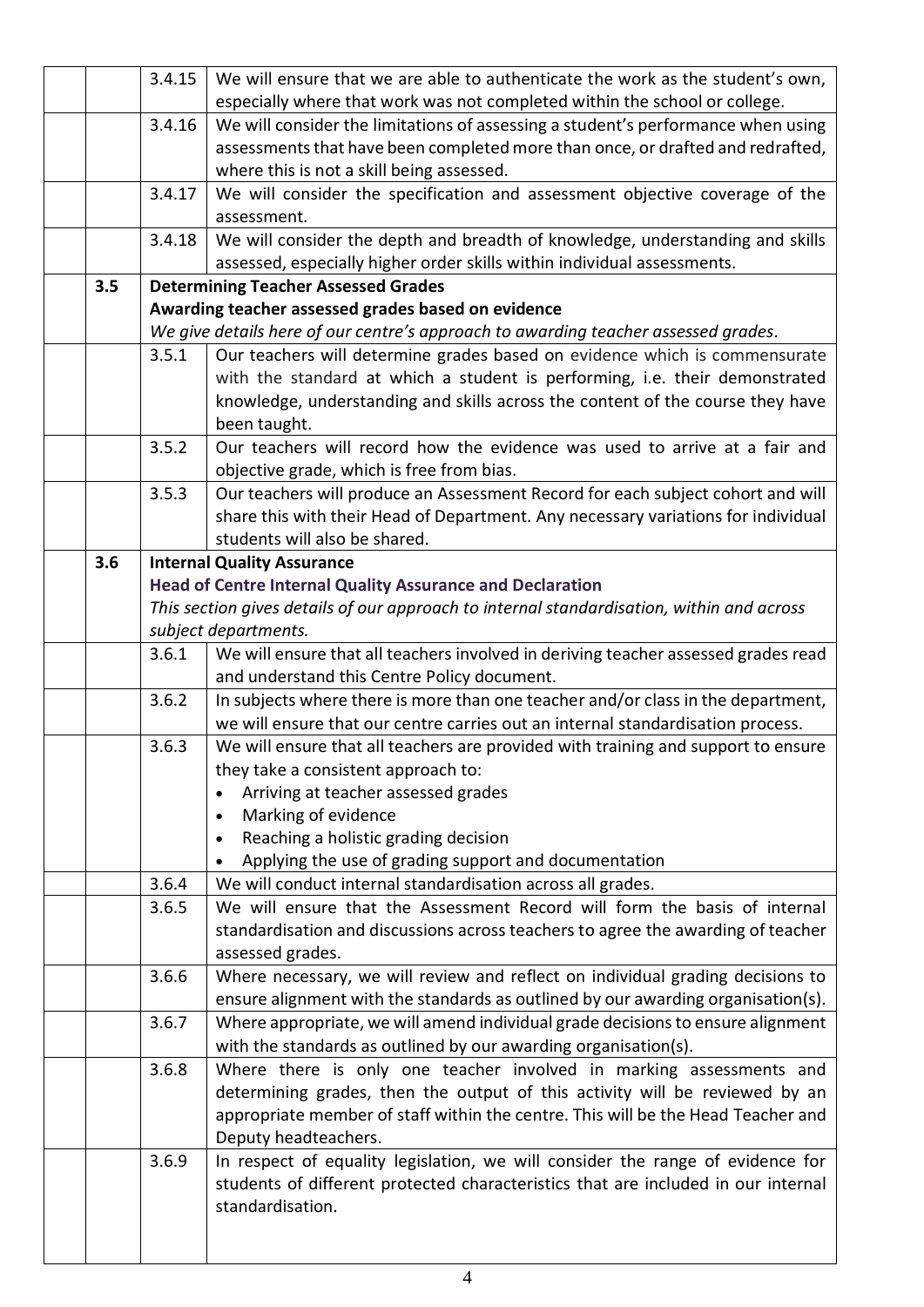| 3.7 |                | <b>Comparison of Teacher Assessed Grades to results for previous cohorts</b>                  |
|-----|----------------|-----------------------------------------------------------------------------------------------|
|     |                | This section gives details of our internal process to ensure a comparison of teacher assessed |
|     |                | grades at qualification level to results for previous cohorts in our centre taking the same   |
|     | qualification. |                                                                                               |
|     | 3.7.1          | We will compile information on the grades awarded to our students in past June                |
|     |                | series in which exams took place (e.g. 2017 - 2019).                                          |
|     | 3.7.2          | We will consider the size of our cohort from year to year.                                    |
|     | 3.7.3          | We will consider the stability of our centre's overall grade outcomes from year to<br>year.   |
|     | 3.7.4          | We will consider both subject and centre level variation in our outcomes during               |
|     |                | the internal quality assurance process.                                                       |
|     | 3.7.5          | We will prepare a succinct narrative on the outcomes of the review against                    |
|     |                | historic data which, in the event of significant divergence from the qualifications-          |
|     |                | levels profiles attained in previous examined years, which address the reasons for            |
|     |                | this divergence. This commentary will be available for subsequent review during               |
|     |                | the QA process.                                                                               |
|     |                | This section gives details of the approach our centre will follow if our initial teacher      |
|     |                | assessed grades for a qualification are viewed as overly lenient or harsh compared to         |
|     |                | results in previous years.                                                                    |
|     | 3.7.6          | We will compile historical data giving appropriate regard to potential mixtures of            |
|     |                | A*-G and 9-1 grades in GCSEs. Where required, we will use the Ofqual guidance                 |
|     |                | to convert legacy grades into the new 9 to 1 scale.                                           |
|     | 3.7.7          | We will include grades from international GCSEs (for example, in mathematics)                 |
|     |                | because we have previously offered these.                                                     |
|     | 3.7.8          | We will bring together other data sources that will help to quality assure the                |
|     |                | grades we intend to award in 2021.                                                            |
|     |                | This section gives details of changes in our cohorts that need to be reflected in our         |
|     | comparisons.   |                                                                                               |
|     | 3.7.9          | We will omit subjects that we no longer offer from the historical data.                       |
| 3.8 |                | <b>Access Arrangements and Special Consideration</b>                                          |
|     |                | Reasonable adjustments and mitigating circumstances (special consideration)                   |
|     |                | This section gives details of our approach to access arrangements and mitigating              |
|     |                | circumstances (special consideration)                                                         |
|     | 3.8.1          | Where students have agreed access arrangements or reasonable adjustments (for                 |
|     |                | example a reader or scribe) we will make every effort to ensure that these                    |
|     |                | arrangements are in place when assessments are being taken.                                   |
|     | 3.8.2          | Where an assessment has taken place without an agreed reasonable adjustment                   |
|     |                | or access arrangement, we will remove that assessment from the basket of                      |
|     |                | evidence and alternative evidence obtained.                                                   |
|     | 3.8.3          | Where illness or other personal circumstances might have affected performance                 |
|     |                | in assessments used in determining a student's standard of performance, we will               |
|     |                | take account of this when making judgements.                                                  |
|     | 3.8.4          | We will record, as part of the Assessment Record, how we have incorporated any                |
|     |                | necessary variations to take account of the impact of illness or personal                     |
|     |                | circumstances on the performance of individual students in assessments.                       |
|     | 3.8.5          | To ensure consistency in the application of Special Consideration, we will ensure             |
|     |                | all teachers have read and understood the document: $JCQ - A$ guide to the special            |
|     |                | consideration process, with effect from 1 September 2020                                      |
| 3.9 |                | Addressing disruption/differential lost learning (DLL)                                        |
|     |                | This section gives details of our approach to address disruption or differentiated lost       |
|     | teaching       |                                                                                               |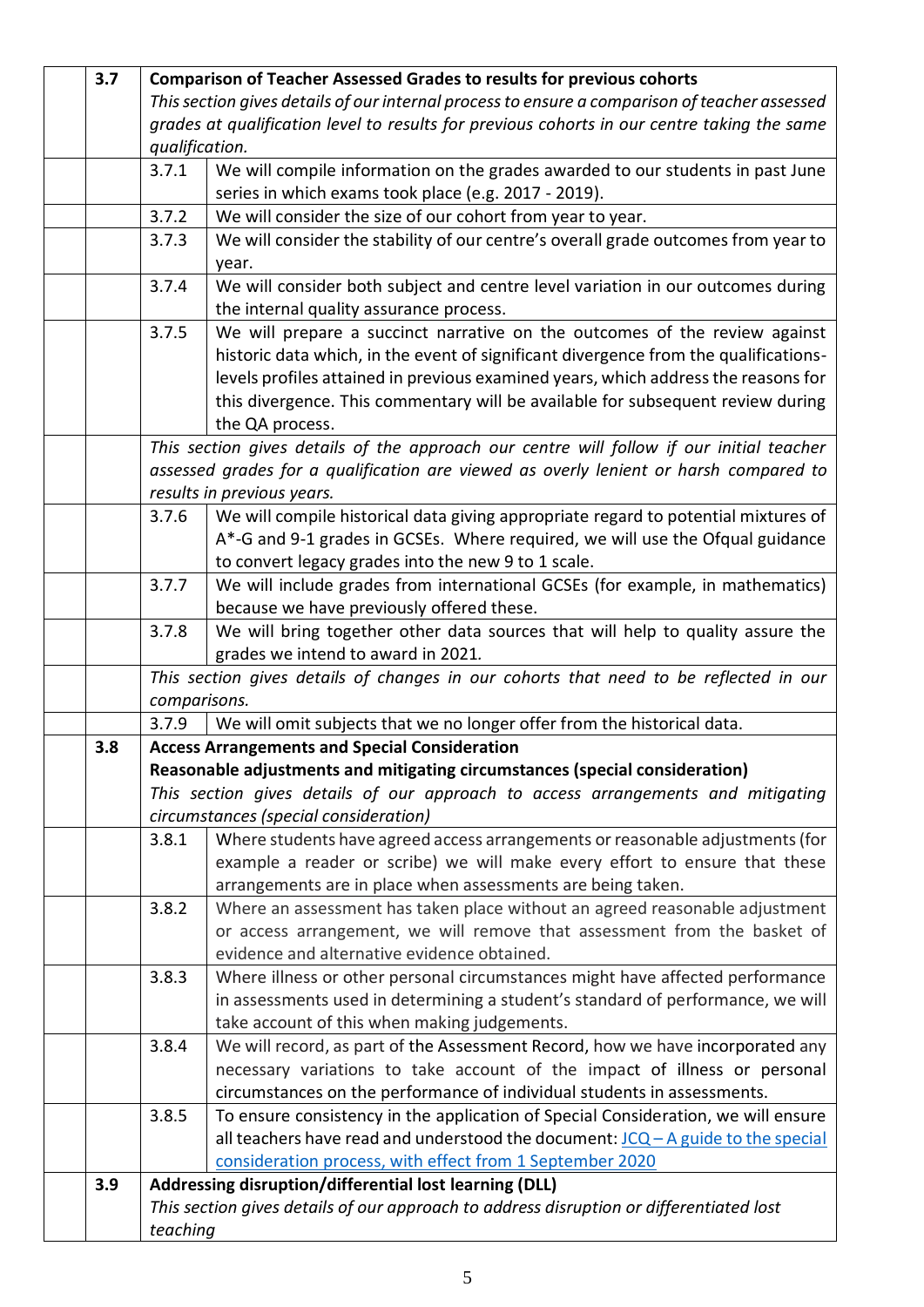|      | 3.9.1       | Teacher assessed grades will be determined based on evidence of the content                                                                      |
|------|-------------|--------------------------------------------------------------------------------------------------------------------------------------------------|
|      |             | that has been taught and assessed for each student.                                                                                              |
| 3.10 | Objectivity |                                                                                                                                                  |
|      |             | This section gives a summary of the arrangements in place within our centre in relation to                                                       |
|      |             | objectivity. Staff will fulfil their duties and responsibilities in relation to relevant equality                                                |
|      |             | and disability legislation.                                                                                                                      |
|      |             | Senior Leaders, Heads of Department and Centre will consider:                                                                                    |
|      | 3.10.1      | sources of unfairness and bias (situations/contexts, difficulty, presentation and                                                                |
|      | 3.10.2      | format, language, conditions for assessment, marker preconceptions).<br>how to minimise bias in questions and marking and hidden forms of bias). |
|      | 3.10.3      |                                                                                                                                                  |
|      |             | bias in teacher assessed grades.<br>To ensure objectivity, all staff involved in determining teacher assessed grades will be made                |
|      | aware that: |                                                                                                                                                  |
|      | 3.10.4      | unconscious bias can skew judgements.                                                                                                            |
|      | 3.10.5      | the evidence presented should be valued for its own merit as an indication                                                                       |
|      |             | of performance and attainment.                                                                                                                   |
|      | 3.10.6      | teacher assessed grades should not be influenced by candidates' positive or                                                                      |
|      |             | challenging personal circumstances, character, behaviour, appearance, socio-                                                                     |
|      |             | economic background, or protected characteristics.                                                                                               |
|      | 3.10.7      | unconscious bias is more likely to occur when quick opinions are formed.                                                                         |
|      |             | Our internal standardisation process will help to ensure that there are different                                                                |
|      |             | perspectives to the quality assurance process.                                                                                                   |
| 3.11 |             | Recording Decisions and Retention of Evidence and Data                                                                                           |
|      |             | This section outlines our approach to recording decisions and retaining evidence and                                                             |
|      | data.       |                                                                                                                                                  |
|      | 3.11.1      | We will ensure that teachers and Heads of Departments maintain records that                                                                      |
|      |             | show how the teacher assessed grades process operated, including the rationale                                                                   |
|      |             | for decisions in relation to individual marks/grades.                                                                                            |
|      | 3.11.2      | We will ensure that evidence is maintained across a variety of tasks to develop a                                                                |
|      |             | holistic view of each student's demonstrated knowledge, understanding and skills                                                                 |
|      | 3.11.3      | in the areas of content taught.<br>We will put in place recording requirements for the various stages of the process                             |
|      |             | to ensure the accurate and secure retention of the evidence used to make                                                                         |
|      |             | decisions.                                                                                                                                       |
|      | 3.11.4      | We will comply with our obligations regarding data protection legislation.                                                                       |
|      | 3.11.5      | We will ensure that the grades accurately reflect the evidence submitted.                                                                        |
|      | 3.11.6      | We will ensure that evidence is retained electronically or on paper in a secure                                                                  |
|      |             | centre-based system that can be readily shared with our awarding                                                                                 |
|      |             | organisation(s).                                                                                                                                 |
|      | 3.11.7      | Our school computers all have anti-virus software installed which conduct real                                                                   |
|      |             | time scans for all files including uploaded content. This anti-virus software is kept                                                            |
|      |             | up to date.                                                                                                                                      |
|      | 3.11.8      | Our Google Drive and local file system have multiple redundancies for the                                                                        |
|      |             | protection of data and information. These mitigate against cyber-attack or any                                                                   |
|      |             | unforeseen incidents relating to the loss of digital information.                                                                                |
|      | 3.11.9      | Our Google Drive system can be restored to a previous version in case of any file                                                                |
|      |             | corruption.                                                                                                                                      |
| 3.12 |             | <b>Authenticating Evidence</b>                                                                                                                   |
|      |             | This section of our Centre Policy details the mechanisms in place to ensure that teachers                                                        |
|      |             | are confident in the authenticity of evidence, and the process for dealing with cases where                                                      |
|      |             | evidence is not thought to be authentic.                                                                                                         |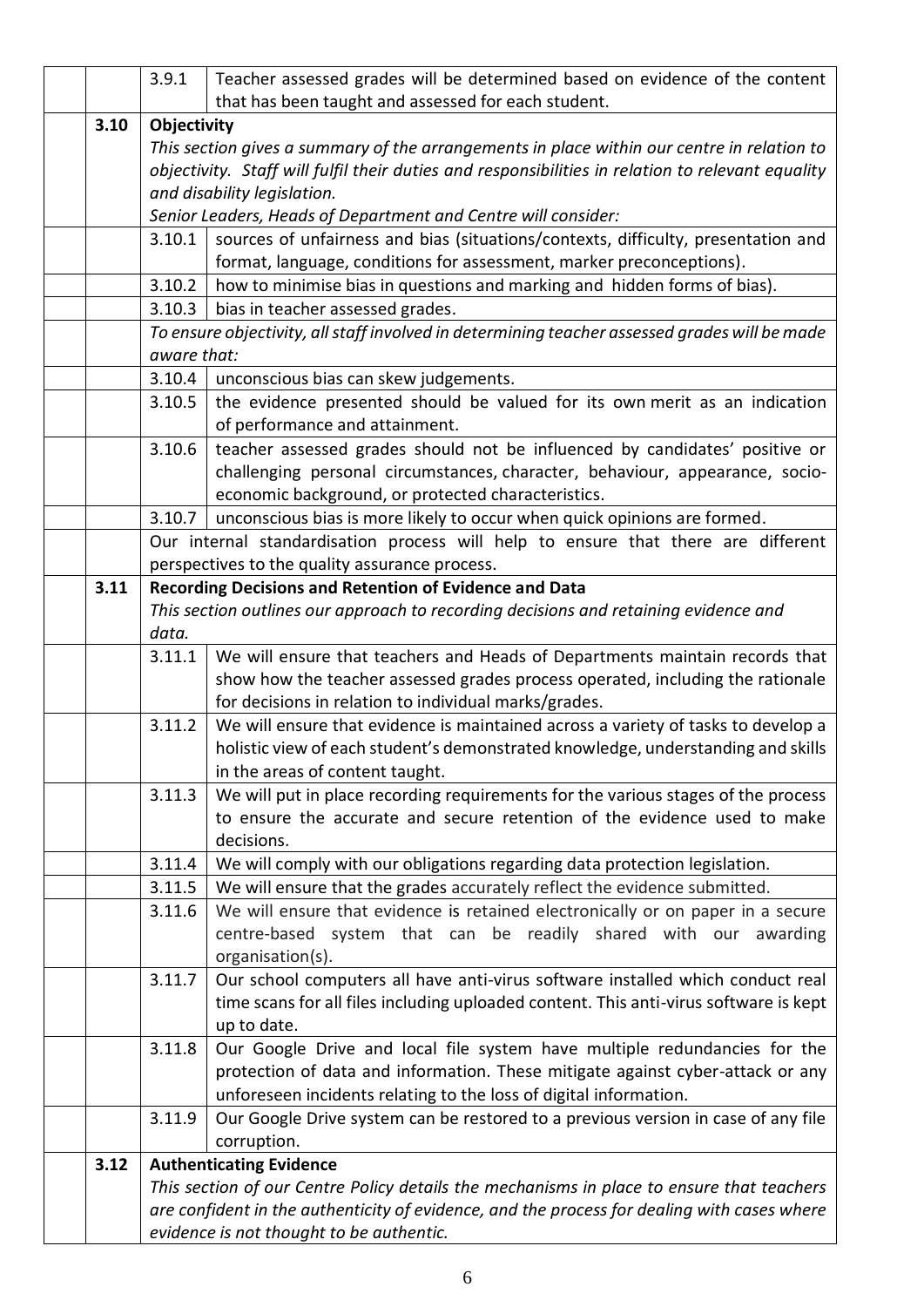|      | 3.12.1             | Robust mechanisms, which will include detailed internal moderation, will be in                                         |
|------|--------------------|------------------------------------------------------------------------------------------------------------------------|
|      |                    | place to ensure that teachers are confident that work used as evidence is the                                          |
|      |                    | students' own and that no inappropriate levels of support have been given to                                           |
|      |                    | students to complete it, either within the centre or with external tutors.                                             |
|      | 3.12.2             | It is understood that awarding organisations will investigate instances where it                                       |
|      |                    | appears evidence is not authentic. We will follow all guidance provided by                                             |
|      |                    | awarding organisations to support these determinations of authenticity.                                                |
| 3.13 |                    | Confidentiality                                                                                                        |
|      |                    | This section details the measures in place in our centre to maintain the confidentiality of                            |
|      |                    | grades, while sharing information regarding the range of evidence on which the grades                                  |
|      | will be based.     |                                                                                                                        |
|      | 3.13.1             | All staff involved have been made aware of the need to maintain the                                                    |
|      |                    | confidentiality of teacher assessed grades.                                                                            |
|      | 3.13.2             | All teaching staff have been briefed on the requirement to share details of the                                        |
|      |                    | range of evidence on which students' grades will be based, while ensuring that                                         |
|      |                    | details of the final grades remain confidential.                                                                       |
|      | 3.13.3             | Relevant details from this Policy, including requirements around sharing details                                       |
|      |                    | of evidence and the confidentiality requirements, have been shared with                                                |
|      |                    | parents/guardians.                                                                                                     |
| 3.14 | <b>Malpractice</b> |                                                                                                                        |
|      |                    | This section details the measures in place in our centre to prevent malpractice and, where                             |
|      |                    | that proves impossible, to handle cases in accordance with awarding organisation                                       |
|      | requirements.      |                                                                                                                        |
|      | 3.14.1             | Our general centre policies regarding malpractice, maladministration and                                               |
|      |                    | conflicts of interest have been reviewed to ensure they address the specific                                           |
|      | 3.14.2             | challenges of delivery in Summer 2021.<br>All staff involved have been made aware of these policies, and have received |
|      |                    | training in them as necessary.                                                                                         |
|      | 3.14.3             | All staff involved have been made aware of the specific types of malpractice which                                     |
|      |                    | may affect the Summer 2021 series including:                                                                           |
|      |                    | • breaches of internal security;                                                                                       |
|      |                    | • deception;                                                                                                           |
|      |                    | • improper assistance to students;                                                                                     |
|      |                    | • failure to appropriately authenticate a student's work;                                                              |
|      |                    | • over direction of students in preparation for common assessments;                                                    |
|      |                    | • allegations that centres submit grades not supported by evidence that they                                           |
|      |                    | know to be inaccurate;                                                                                                 |
|      |                    | • centres enter students who were not originally intending to certificate a grade                                      |
|      |                    | in the Summer 2021 series;                                                                                             |
|      |                    | • failure to engage as requested with awarding organisations during the External                                       |
|      |                    | Quality Assurance and appeal stages; and                                                                               |
|      |                    | • failure to keep appropriate records of decisions made and teacher assessed                                           |
|      |                    | grades.                                                                                                                |
|      | 3.14.4             | The consequences of malpractice or maladministration as published in the JCQ                                           |
|      |                    | guidance: JCQ Suspected Malpractice: Policies and Procedures and including the                                         |
|      |                    | risk of a delay to students receiving their grades, up to, and including, removal of                                   |
|      |                    | centre status have been outlined to all relevant staff.                                                                |
| 3.15 |                    | <b>Conflicts of Interest</b>                                                                                           |
|      |                    | This section details our approach to addressing conflicts of interest, and how we will                                 |
|      |                    | respond to such allegations.                                                                                           |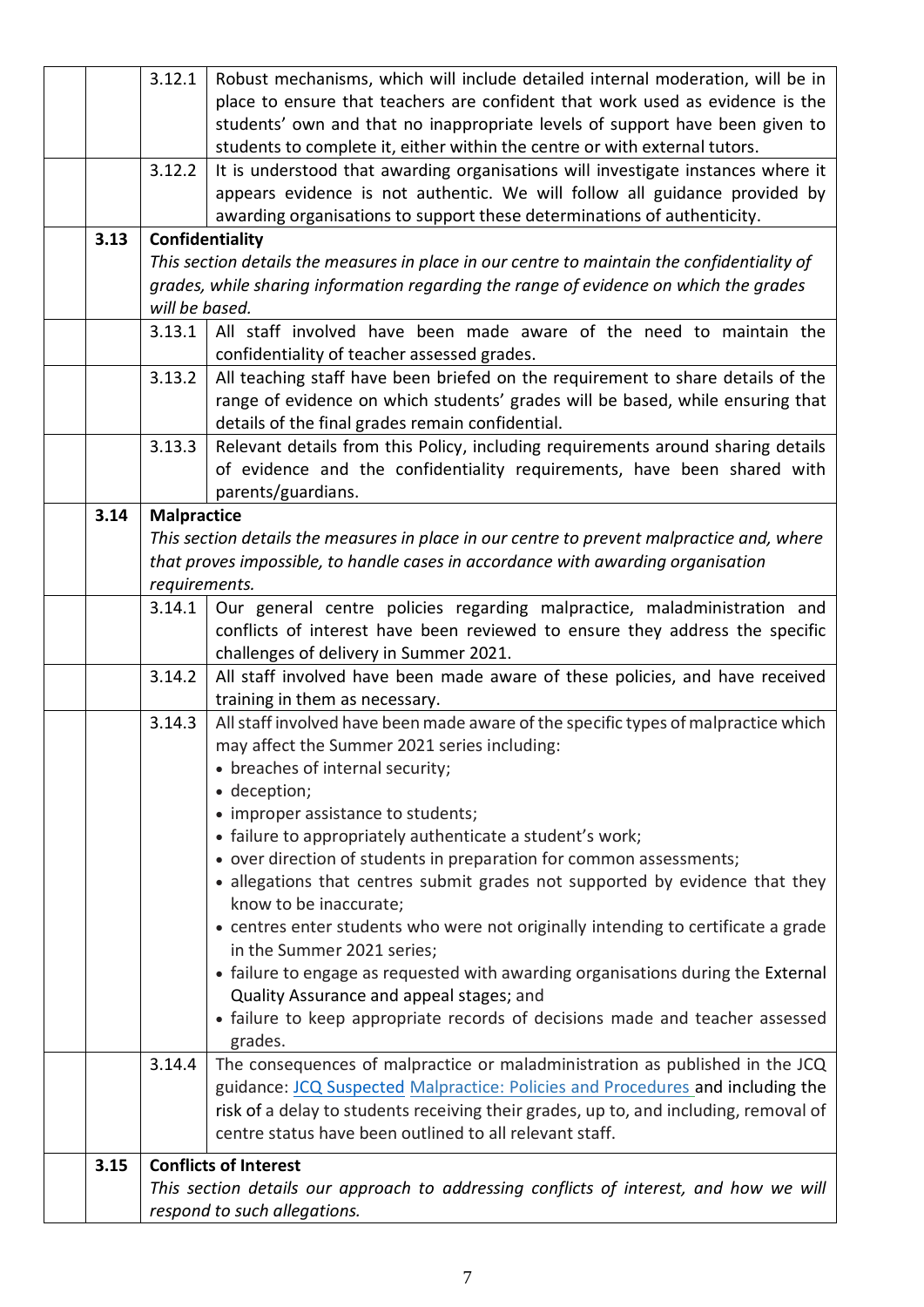|      | 3.15.1         | To protect the integrity of assessments, all staff involved in the determination of                                                                 |
|------|----------------|-----------------------------------------------------------------------------------------------------------------------------------------------------|
|      |                | grades must declare any conflict of interest such as relationships with students to                                                                 |
|      |                | our Head of Centre for further consideration.                                                                                                       |
|      | 3.15.2         | Our Head of Centre will take appropriate action to manage any conflicts of                                                                          |
|      |                | interest arising with centre staff in accordance with the JCQ documents - General                                                                   |
|      |                | Regulations for Approved Centres, 1 September 2020 to 31 August 2021.                                                                               |
|      | 3.15.3         | We will also carefully consider the need if to separate duties and personnel to                                                                     |
|      |                | ensure fairness in later process reviews and appeals.                                                                                               |
| 3.16 |                | <b>Private candidates</b>                                                                                                                           |
|      |                | This section of our Centre Policy outlines our approach to working with Private Candidates                                                          |
|      |                | to arrive at appropriate grades. The centre is only accepting applications from Private                                                             |
|      |                | candidates within the centre.                                                                                                                       |
|      | 3.16.1         | Our arrangements for assessing Private Candidates to arrive at appropriate grades                                                                   |
|      |                | are identical to the approaches utilised for internal candidates.                                                                                   |
|      | 3.16.2         | Where it has been necessary to utilise different approaches, the JCQ Guidance on                                                                    |
|      |                | Private Candidates has been followed and any divergences from our approach for                                                                      |
|      |                | internal candidates have been recorded on the appropriate class/student                                                                             |
|      |                | documentation.                                                                                                                                      |
|      | 3.16.3         | In undertaking the review of cohort grades in conjunction with our centre results                                                                   |
|      |                | profiles from previous examined years, the grades determined by our centre for                                                                      |
|      |                | Private Candidates have been excluded from our analysis.                                                                                            |
| 3.17 |                | <b>External Quality Assurance</b>                                                                                                                   |
|      |                | This section outlines the arrangements we have in place to ensure the relevant                                                                      |
|      |                | documentation and assessment evidence can be provided in a timely manner for the                                                                    |
|      |                | purposes of External Quality Assurance sampling, and that staff can be made available to                                                            |
|      |                | respond to enquiries.                                                                                                                               |
|      | 3.17.1         | All staff involved have been made aware of the awarding organisation<br>requirements for External Quality Assurance as set out in the JCQ Guidance. |
|      | 3.17.2         | All necessary records of decision-making in relation to determining grades have                                                                     |
|      |                | been properly kept and can be made available for review as required.                                                                                |
|      | 3.17.3         | All student evidence on which decisions regarding the determination of grades                                                                       |
|      |                | has been retained and can be made available for review as required.                                                                                 |
|      | 3.17.4         | Instances where student evidence used to decide teacher assessed grades is not                                                                      |
|      |                | available, for example where the material has previously been returned to                                                                           |
|      |                | students and cannot now be retrieved, will be clearly recorded on the appropriate                                                                   |
|      |                | documentation.                                                                                                                                      |
|      | 3.17.5         | All staff involved have been briefed on the possibility of interaction with awarding                                                                |
|      |                | organisations during the different stages of the External Quality Assurance                                                                         |
|      |                | process and can respond promptly and fully to enquiries, including attendance at                                                                    |
|      |                | Virtual Visits should this prove necessary.                                                                                                         |
|      | 3.17.6         | Arrangements are in place to respond fully and promptly to any additional                                                                           |
|      |                | requirements/reviews that may be identified as a result of the External Quality                                                                     |
|      | 3.17.7         | Assurance process.<br>Staff have been made aware that a failure to respond fully and effectively to such                                            |
|      |                | additional requirements may result in further action by the awarding                                                                                |
|      |                | organisations, including the withholding of results.                                                                                                |
| 3.18 | <b>Results</b> |                                                                                                                                                     |
|      |                | This section details our approach to the issue of results to students and the provision of                                                          |
|      |                | advice and guidance.                                                                                                                                |
|      | 3.18.1         | All staff involved have been made aware of the specific arrangements for the issue                                                                  |
|      |                | of results in Summer 2021, including the issuing of A/AS and GCSE results in the                                                                    |
|      |                | same week.                                                                                                                                          |